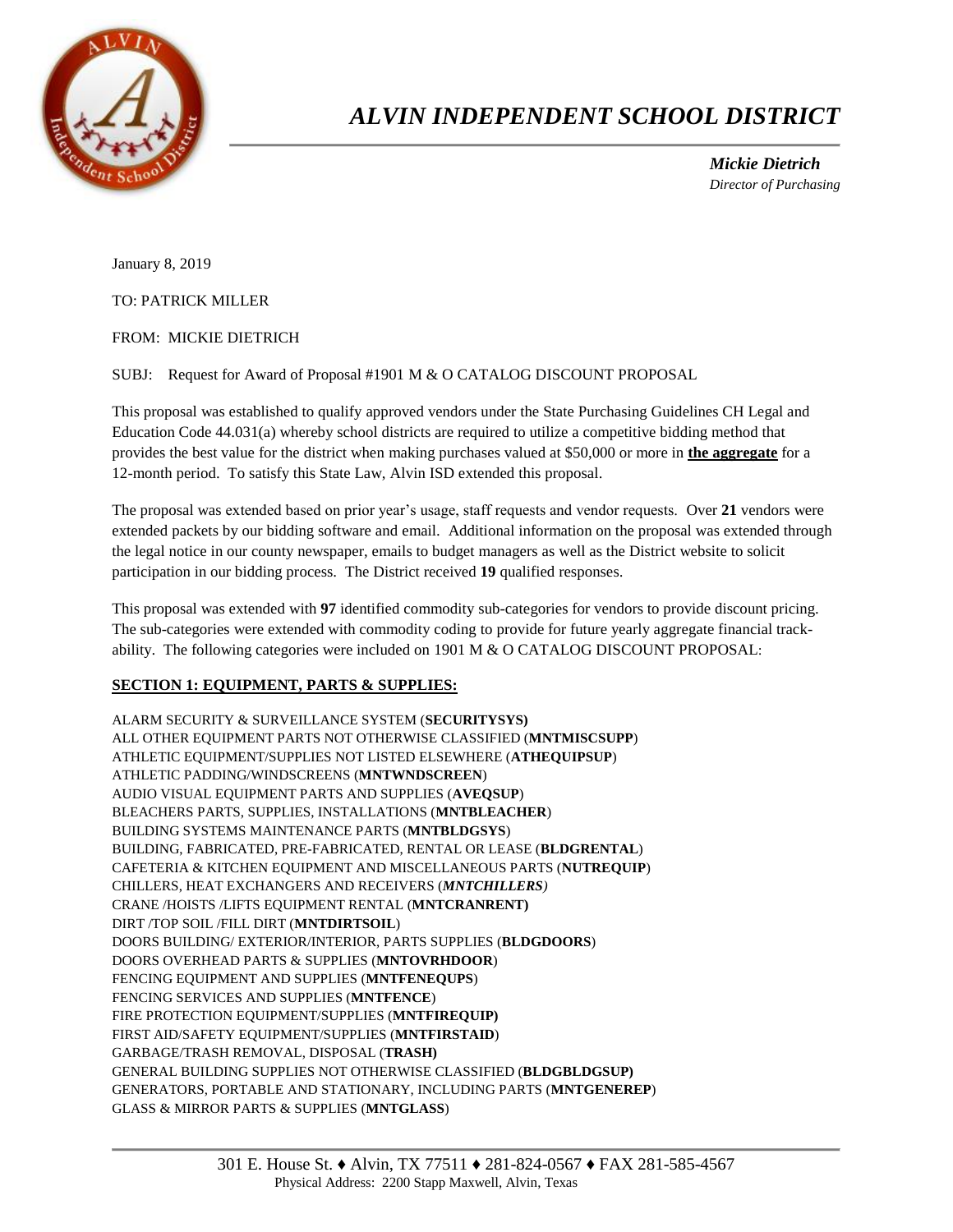GOLF CARTS, ALL TERRAIN VEHICLES (**MNTATVCART**) HARDWARE / RELATED ITEMS, CASTERS, HINGES, GLIDES (**MNTHARDWARE**) HVAC, FILTERS (**MNTHVACFILTERS)** HVAC, PARTS AND SUPPLIES (**MNTHVACEQUIP***)* ICE MACHINES **(ICE\_MACH\_PURCH)** INDUSTRIAL COMMERCIAL AND PROFESSIONAL EQUIPMENT AND SUPPLIES (**MNTINDUSTEQIP**) INDUSTRIAL EQUIPMENT RENTAL OR LEASE (**MNTINDUSTRENT**) INTERCOM SYSTEMS, OFFICE (**TECINTERCOM)** JANITORIAL EQUIPMENT PARTS AND REPAIR (**MNTEQUIPREP**) LANDSCAPING SHRUBS AND FLOWERS (**GRNSHRUBS**) LAWN CHEMICALS /FERTILIZERS /INSECTICIDES /PESTICIDES (**GRNFERTCHEM**) LAWN EQUIPMENT/PARTS/SUPPLIES (**GRNEQUIPART**) LOCKERS PARTS, SUPPLIES, INSTALLATIONS (**LOCKERSPART**) LOCKSMITH PARTS AND TOOLS (**MNTLOCKPART**) LUMBER, PLYWOOD, PARTICLEBOARD, ALL KINDS (**MNTLUMBER**) MAINTENANCE - ELECTRICAL SUPPLIES/PARTS (**MNTELEEQUIP)** MAINTENANCE SMALL POWERED AND NON-POWERED (**MNTTOOLS**) MAINTENANCE MACHINERY EQUIP &SUPPLIES NOT OTHERWISE CLASSIFIED (**MNTMACHINER**) MATERIAL HANDING EQUIPMENT MAINTENANCE (**MNTPALLFORK)** MULCH /SOIL CONDITIONERS /COMPOST (**MNTDIRTSOIL**) OTHER TESTING EQUIPMENT NOT OTHERWISE CLASSIFIED (**MNTMNTREPEQ**) OVERHEAD DOOR PARTS & SUPPLIES, (**MNTOVRHDPTS)** PARK AND PLAYGROUND EQUIPMENT (**PLAYGROUND**) PAVING/RESURFACING, ALLEY AND PARKING LOT (**MNTPRKNGLOT**) REFRIGERATION EQUIPMENT & ACCESSORIES, TUBING, FITINGS (**MNTREFRIDG**) SIGNAGE & GRAPHICS INTERIOR/EXTERIOR (**BLDGSIGNAG)** SWIMMING POOLS, EQUIPMENT, AND SUPPLIES (**MNTPOOLEQP**) WELDING SUPPLIES (**MNTWELDSUPP**) WINDOW COVERINGS AND ACCESSORIES (**MNTWINDOW**)

## **SECTION 2: INSTALLATION & REPAIR SERVICES:**

AIR DUCT CLEANING SERVICES (**MNTAIRDUCT**) ASBESTOS ABATEMENT, MAINTENANCE (**MNTABATEMENT**) BLDG PROG - CONSTRUCTION - CANOPIES/CARPORTS (**BLDGSHADE**) BLEACHERS PARTS, SUPPLIES, INSTALLATIONS (**MNTBLEACHER**) BORING, DRILLING, TESTING AND SOUNDINGS (**BLDGBORDRILL**) CABLE CONSTRUCTION (**MNTCABLE**) CAFETERIA/KITCHEN EQUIPMENT MAINTENANCE, REPAIR & MONITORING (**NUTREQUIPMTC**) CARPENTRY SERVICES (**MNTCARPENT**) CONCRETE SERVICES (**MNTCONCRETE**) DEMOLITION SERVICES (**BLDGCEMOLIT**) DOOR INSTALLATION, MAINTENANCE AND REPAIR (**SERVDOORINT**) ELECTRICAL SERVICES (**MNTELECTRIC**) ELEVATOR MAINTENANCE SERVICES (**MNTELEVMNT**) FENCING SERVICES AND SUPPLIES (**MNTFENCE**) FIRE AND/OR WATER DAMAGE RESTORATION SERVICES (**MNTRESTOR**) FLOORING SERVICES (**MNTFLOORING**) GARBAGE/TRASH REMOVAL, DISPOSAL AND/OR TREATMENT (**TRASH**) GLASS AND GLAZING SERVICES (**MNTGLAZING**) GLASS REPLACEMENT, MAINTENANCE AND REPAIR (**MNTGLASS**) HEATING, AIR CONDITIONING & VENTILATION MAINT & REPAIR (**MNTHVACMNTR**) ICE MACHINE MAINTENANCE & REPAIR (**ICE\_MACH\_SVC-RPS**) INDUSTRIAL EQUIPMENT RENTAL OR LEASE (**MNTINDUSTRENT**)